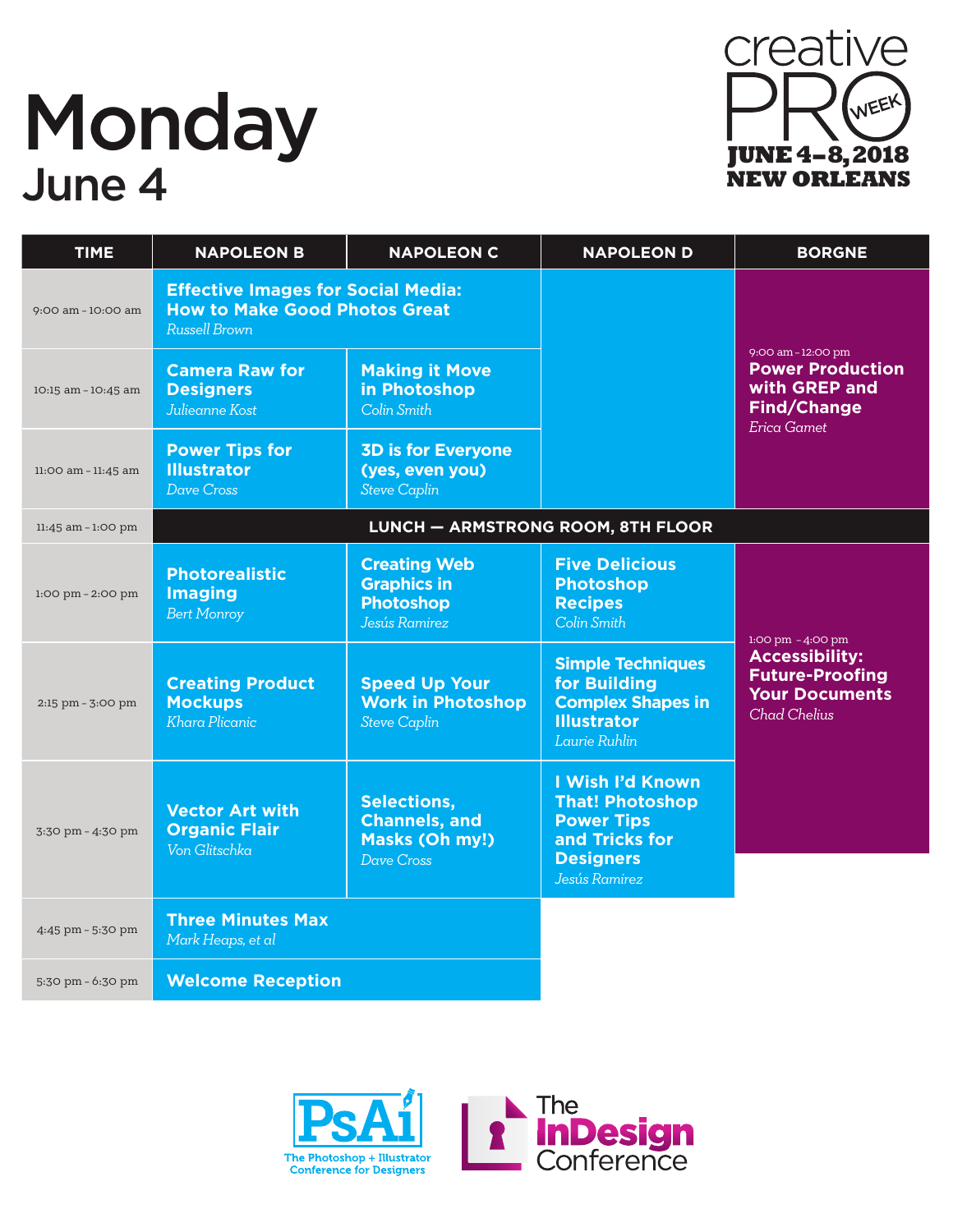#### Tuesday June 5



| <b>TIME</b>                         | <b>NAPOLEON B</b>                                                                                                                            | <b>NAPOLEON C</b>                                                                                 | <b>NAPOLEON D</b>                                                                  | <b>BORGNE</b>                                               |
|-------------------------------------|----------------------------------------------------------------------------------------------------------------------------------------------|---------------------------------------------------------------------------------------------------|------------------------------------------------------------------------------------|-------------------------------------------------------------|
| 9:00 am - 10:00 am                  | <b>Become an InDesign Superhero!</b><br>Erica Gamet                                                                                          |                                                                                                   |                                                                                    | 9:00 - 12:00 pm                                             |
| 10:15 am - 10:45 am                 | <b>20 Essential Image Techniques</b><br>Mike Rankin                                                                                          |                                                                                                   |                                                                                    | <b>Compositing</b><br>for Creative and<br><b>Commercial</b> |
| 11:00 am - 11:45 am                 | <b>Feeding InDesign with Photoshop and</b><br><b>Illustrator</b><br>Mark Heaps                                                               |                                                                                                   |                                                                                    | <b>Design</b><br>Julieanne Kost                             |
| $11:45$ am $-1:00$ pm               |                                                                                                                                              |                                                                                                   | <b>LUNCH - ARMSTRONG ROOM, 8TH FLOOR</b>                                           |                                                             |
| $1:00 \text{ pm} - 2:00 \text{ pm}$ | <b>Super Styling:</b><br><b>Automatic</b><br><b>Formatting with</b><br><b>Nested, Line, and</b><br><b>GREP Styles</b><br><b>Chad Chelius</b> | <b>Building Albums</b><br>and Photo Books<br>Khara Pilcanic                                       | <b>The Magic of</b><br><b>Anchored Objects</b><br>Laurie Ruhlin                    | $1:00 - 4:00$ pm<br><b>Vector</b>                           |
| 2:15 pm - 3:00 pm                   | <b>A Modest</b><br><b>Proposal:</b><br><b>Choosing RGB</b><br><b>Over CMYK</b><br>David Blatner                                              | <b>Using InDesign for</b><br><b>Presentations</b><br>Mark Heaps                                   | <b>Using InDesign the</b><br>"Right" Way<br>Nigel French                           | <b>Master Class</b><br>Von Glitschka                        |
| 3:30 pm - 4:30 pm                   | <b>Engaging</b><br><b>Interactive</b><br><b>Documents</b><br>Diane Burns                                                                     | <b>Hacking InDesign</b><br><b>Templates</b><br>Sandee Cohen                                       | <b>Designing Forms</b><br>in InDesign and<br><b>Acrobat</b><br><b>Chad Chelius</b> |                                                             |
| 4:45 pm - 5:30 pm                   | <b>Must-Have</b><br><b>InDesign Scripts</b><br><b>That Won't Break</b><br>the Bank<br>Erica Gamet                                            | <b>Making the</b><br><b>Most of the</b><br><b>Long Document</b><br><b>Features</b><br>Mike Rankin | <b>From InDesign</b><br>to Motion Media<br>Jessica Bellamy                         |                                                             |
| 8:00 pm - 9:30 pm                   | <b>Ignite CreativePro</b><br>Anne-Marie Concepción & Friends                                                                                 |                                                                                                   |                                                                                    |                                                             |

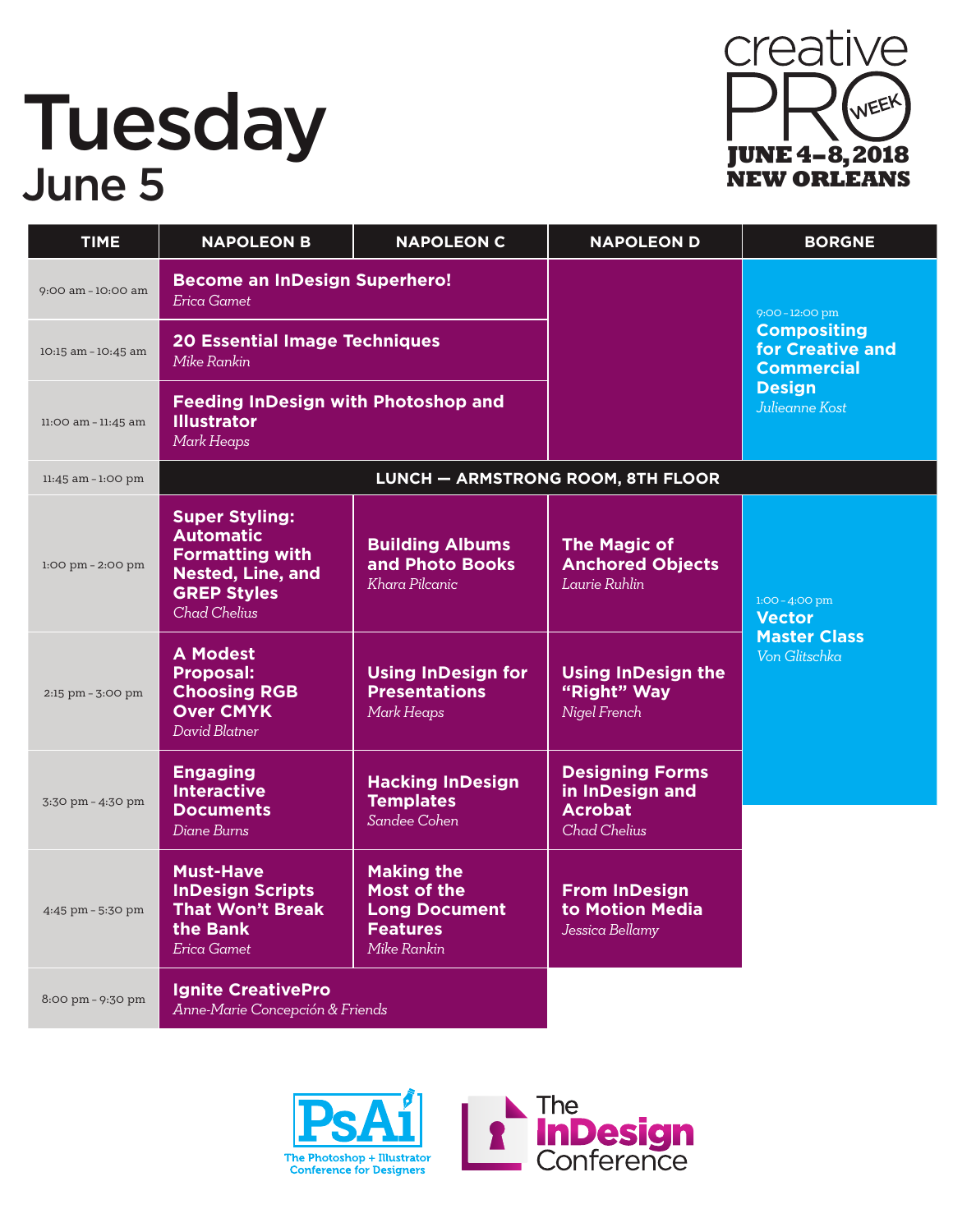### **Wednesday**<br> *June 6*<br> *Lune 6*<br> *Mednesday*<br> *Mednesday*<br> *Mednesday*<br> *Mednesday*<br> *Meworleans* **June 6**



| <b>TIME</b>         | <b>NAPOLEON B</b>                                                                                                                   | <b>NAPOLEON C</b>                                              | <b>NAPOLEON D</b>                                                                         | <b>BORGNE</b>                                                                               |
|---------------------|-------------------------------------------------------------------------------------------------------------------------------------|----------------------------------------------------------------|-------------------------------------------------------------------------------------------|---------------------------------------------------------------------------------------------|
| 8:15 am - 8:45 am   | <b>Breakfast Sponsor Session</b><br><b>MAG+ Designd: Mobile Apps</b><br><b>Made Easy For Creatives</b><br><b>Andrew Wong</b>        |                                                                |                                                                                           |                                                                                             |
| 9:00 am - 10:00 am  | <b>Unexplored InDesign:</b><br><b>Unearthing Hidden and</b><br><b>Forgotten Features</b><br>David Blatner and Anne-Marie Concepción |                                                                |                                                                                           | 9:00 am - 12:00 pm                                                                          |
| 10:15 am - 10:45 am | <b>InDesign and the Creative Cloud</b><br>Bart Van de Wiele                                                                         |                                                                |                                                                                           | <b>CSS/HTML for</b><br><b>Designers</b><br>Nellie McKesson                                  |
| 11:00 am - 11:45 am | <b>Professional Typography:</b><br><b>Top Techniques</b><br>Nigel French                                                            |                                                                | <b>Deep GREP</b><br>Erica Gamet and<br>David Blatner                                      |                                                                                             |
| 12:00 pm - 12:45 pm | Lunch served in Napoleon A (3rd floor), Session in Napoleon B/C                                                                     |                                                                | <b>Special Lunch: Ask Adobe Anything!</b>                                                 |                                                                                             |
| 1:00 pm - 2:00 pm   | <b>InDesign to HTML</b><br><b>Keith Gilbert</b>                                                                                     | <b>InDesign Tables</b><br><b>Unbound</b><br>Nigel French       | <b>Infographics</b><br>with InDesign<br>Jessica Bellamy                                   | $1:00 \text{ pm} - 4:00 \text{ pm}$                                                         |
| 2:15 pm - 3:00 pm   | <b>One Click</b><br>to Web with<br><b>Publish Online</b><br>Diane Burns                                                             | <b>Excel Tricks for</b><br><b>InDesign Users</b><br>Bill Jelen | <b>Trends and</b><br><b>Techniques for</b><br>Print in 2018<br>Trish Witkowski            | <b>The Whole</b><br><b>Creative Cloud</b><br><b>Publishing Toolbox</b><br>Bart Van de Wiele |
| 3:30 pm - 4:30 pm   | <b>Learn How to</b><br><b>Learn: Mastering</b><br><b>InDesign (and all</b><br>your other apps)<br>Jeff Witchel                      | <b>DIY Solutions</b><br>for Designers<br>Mark Heaps            | <b>Better Ways to</b><br><b>Work with Editors</b><br>and Writers<br>Anne-Marie Concepción |                                                                                             |
| 4:45 pm - 5:30 pm   | <b>Three Minutes Max + Conclusion</b><br>David Blatner, et al.                                                                      |                                                                |                                                                                           |                                                                                             |



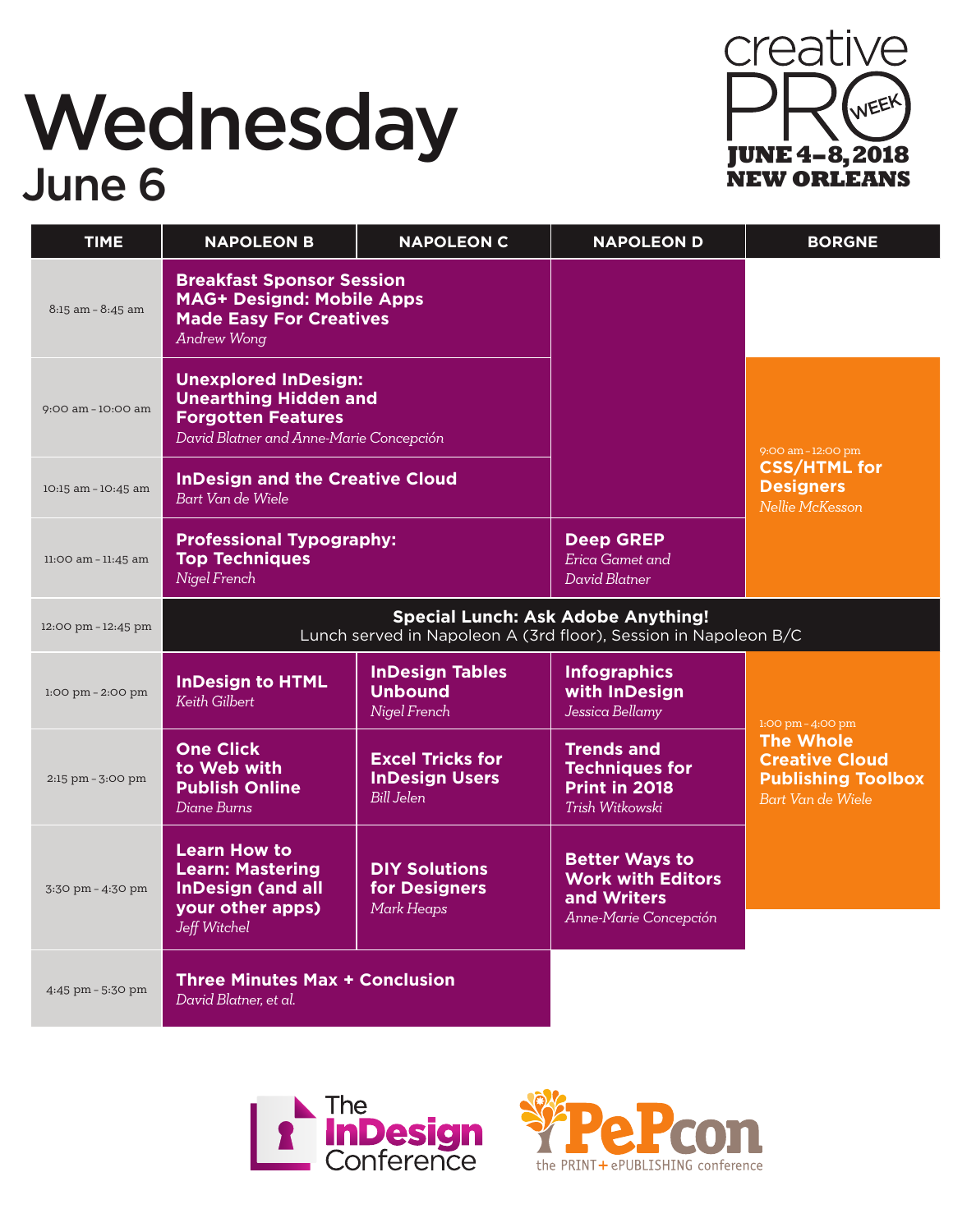# **Thursday** June 7



| <b>TIME</b>                         | <b>NAPOLEON B</b>                                                                                                 | <b>NAPOLEON C</b>                                                                                                                        | <b>NAPOLEON D</b>                                                                             | <b>BORGNE</b>                                                                                                                                          |
|-------------------------------------|-------------------------------------------------------------------------------------------------------------------|------------------------------------------------------------------------------------------------------------------------------------------|-----------------------------------------------------------------------------------------------|--------------------------------------------------------------------------------------------------------------------------------------------------------|
| 9:00 am - 10:00 am                  | <b>Don't Bleed on the Pasteups</b><br>and Other Life Lessons Learned<br>Gene Gable                                |                                                                                                                                          |                                                                                               | 9:00 am - 12:00 pm<br><b>Hub and Spokes:</b><br><b>Leveraging</b><br>InDesign,<br>Photoshop,<br><b>Illustrator,</b><br>and Bridge<br>Bart Van de Wiele |
| 10:15 am - 10:45 am                 | <b>Current Choices for</b><br><b>Digital Publishing in 2018</b><br><b>Keith Gilbert</b>                           |                                                                                                                                          | <b>PDF Beyond</b><br><b>Printing &amp; Viewing:</b><br><b>PDF for Archiving</b><br>Dov Isaacs |                                                                                                                                                        |
| 11:00 am - 11:45 am                 | <b>PWP: The Future of Digital Books</b><br>Leonard Rosenthol                                                      |                                                                                                                                          |                                                                                               |                                                                                                                                                        |
| $11:45$ am $-1:00$ pm               | LUNCH - ARMSTRONG ROOM, 8TH FLOOR                                                                                 |                                                                                                                                          |                                                                                               |                                                                                                                                                        |
| $1:00 \text{ pm} - 2:00 \text{ pm}$ | <b>The Power of Print</b><br>Trish Witkowski                                                                      | <b>Secrets of the</b><br><b>Acrobat Masters</b><br>Jeff Witchel                                                                          | <b>Ebook Design Is</b><br><b>Not an Oxymoron</b><br>Laura Brady                               | $1:00 \text{ pm} - 4:00 \text{ pm}$                                                                                                                    |
| 2:15 pm - 3:00 pm                   | <b>Lies Your Printer</b><br><b>Has Told You</b><br>Dov Isaacs                                                     | <b>HTML Beyond</b><br><b>Web Sites:</b><br><b>Digital Magazines,</b><br><b>Presentations, and</b><br><b>Mobile Apps</b><br>Justin Putney | <b>Essential EPUB</b><br><b>Cleanup Steps</b><br>Ron Bilodeau                                 | From 0 to 60<br>with the<br>InCopy/InDesign<br><b>Workflow</b><br>Anne-Marie Concepción                                                                |
| 3:30 pm - 4:30 pm                   | <b>What's New in PDF</b><br><b>Leonard Rosenthol</b>                                                              | <b>3 Forward-Looking</b><br><b>Publishing Processes</b><br>Bilodeau, Coppieters,<br>McKesson                                             | <b>Publishing EPUBs</b><br>to your Website<br>with Readium<br>Ken Jones                       |                                                                                                                                                        |
| 4:45 pm - 5:30 pm                   | <b>The Future of Publishing:</b><br><b>What You Need to Know Today</b><br>David Blatner and Anne-Marie Concepción |                                                                                                                                          |                                                                                               |                                                                                                                                                        |
| 7:30 pm - 9:00 pm                   | <b>CreativeWow!</b><br><b>Sneak Peeks by Creative Developers</b><br>Chuck Weger, emcee                            |                                                                                                                                          |                                                                                               |                                                                                                                                                        |